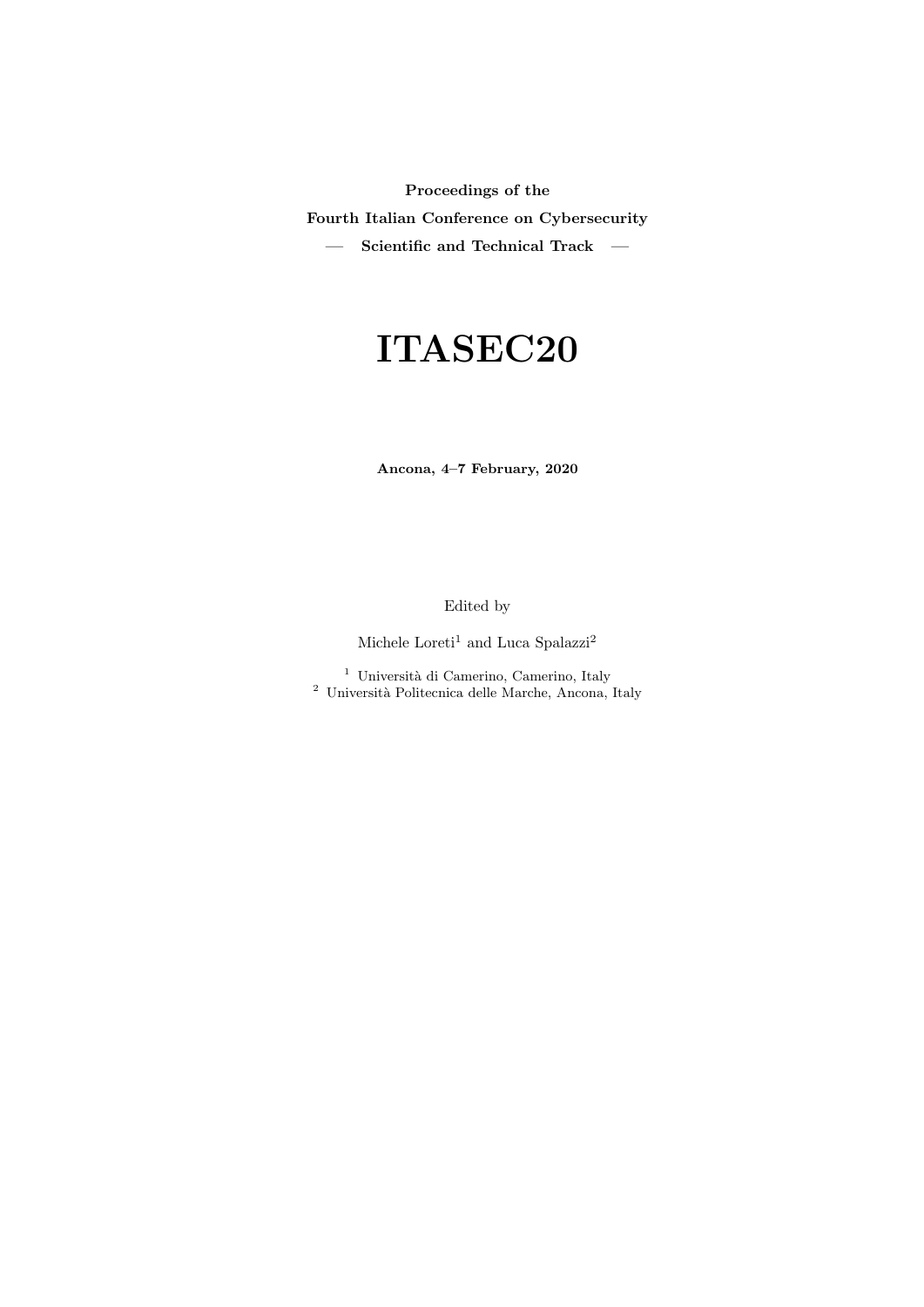#### Preface

ITASEC20 is the fourth edition of the Italian Conference on Cybersecurity, an annual event started in 2017 under the support of the CINI Cybersecurity National Laboratory with the aim of fostering networking of cybersecurity researchers and professionals coming from universities, companies, and government institutions. ITASEC20 was held on February 4-7, 2020 in Ancona and was structured into a main cybersecurity science and technology track devoted to contributed talks; a demo track devoted to prototypes developed by companies, research centers and universities; tutorials of interest for the cybersecurity community at large; workshops providing a forum for interactively exchanging opinions, presenting ideas, and discussing preliminary results; and special sessions where domestic cybersecurity startups presented their ongoing activities.

The conference solicited two types of submissions: unpublished contributions to be included in the conference proceedings and presentation-only contributions of already published work, preliminary work and position papers. There were 82 submissions from 14 countries around the world. Among these there were 54 in the unpublished category and 28 in the presentation-only one. Each submission was reviewed by at least 3 programme committee members, with the exception of eight with two reviews, only.

The committee decided to accept 22 papers out of the 54 submitted in the unpublished category, which are included in this proceedings volume. The peer reviewing process has been dealt with through EasyChair. We would like to thank the programme committee members and all the external reviewers, as well as the authors of all submitted papers.

The programme of the technical science and technology track included this year three invited talks by Prof. Martin Abadi, Google Research, Luca Viganò, King's College London, and Prof. Michele Mosca, Università di Waterloo, three leading scientists in the wide area of software security, whom we warmly thank.

We would like to thank all the people involved in the organization of ITASEC20 and its tracks, in particular Paolo Prinetto, Executive Director of the CINI Cybersecurity National Laboratory, the General Chairs of the entire conference, Marco Baldi and Francesco Tiezzi.

April 22, 2020 Michele Loreti Luca Spalazzi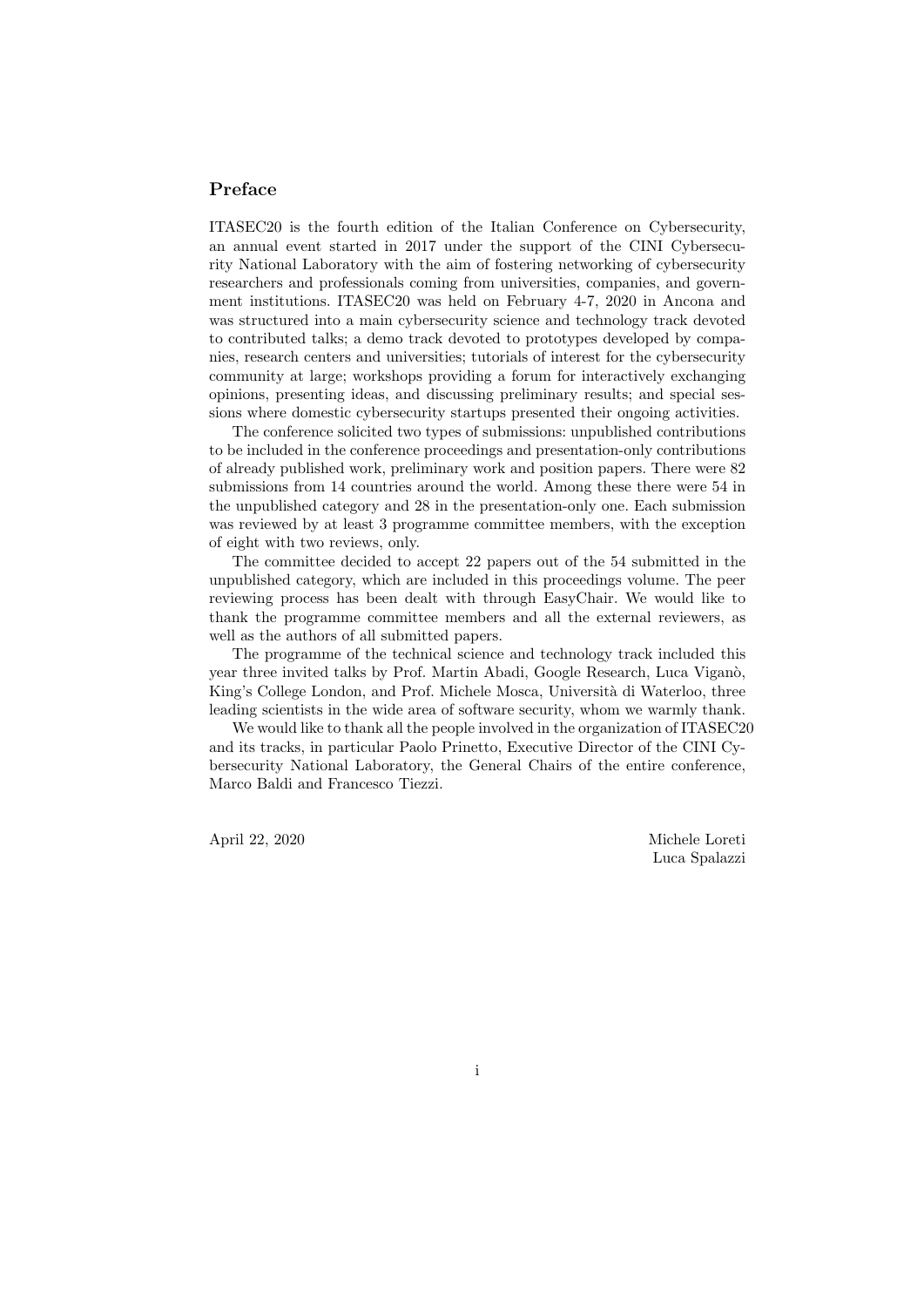### Table of Contents

| Vincenzo Agate, Marco Curaba, Pierluca Ferraro, Giuseppe Lo Re and<br>Marco Morana                                                                                                | 1   |
|-----------------------------------------------------------------------------------------------------------------------------------------------------------------------------------|-----|
| Shabeer Ahmad, Nicolò Maunero and Paolo Prinetto                                                                                                                                  | 12  |
| Modeling and Verification of the Worth-One-Minute Security Protocols<br>Alessandro Aldini, Alessandro Bogliolo, Saverio Delpriori, Lorenz Cuno<br>Klopfenstein and Giorgia Remedi | 24  |
| An Unsupervised Behavioral Analysis of Highway Traffic Flow for<br>Fabrizio Balducci, Gabriella Calvano, Donato Impedovo and Giuseppe                                             | 35  |
| Pirlo                                                                                                                                                                             |     |
| Alessandro Balestrucci                                                                                                                                                            | 46  |
| A Report on the Security of Home Connections with IoT and Docker<br>Stefano Bistarelli, Emanuele Bosimini and Francesco Santini                                                   | 59  |
| Enhancing user awareness during internet browsing<br>Bernardo Breve, Loredana Caruccio, Stefano Cirillo, Domenico Desi-<br>ato, Vincenzo Deufemia and Giuseppe Polese             | 70  |
| Control-flow Flattening Preserves the Constant-Time Policy<br>Matteo Busi, Pierpaolo Degano and Letterio Galletta                                                                 | 81  |
| A Hard Lesson: Assessing the HTTPS Deployment of Italian University<br>Stefano Calzavara, Riccardo Focardi, Alvise Rabitti and Lorenzo Soligo                                     | 92  |
| Are you (Google) Home? Detecting Users' Presence through Traffic<br>Davide Caputo, Luca Verderame, Alessio Merlo, Andrea Ranieri and<br>Luca Caviglione                           | 104 |
| Lorenzo Ceragioli, Pierpaolo Degano and Letterio Galletta                                                                                                                         | 118 |
| A Life Cycle for Authorization Systems Development in the GDPR<br>Said Daoudagh and Eda Marchetti                                                                                 | 127 |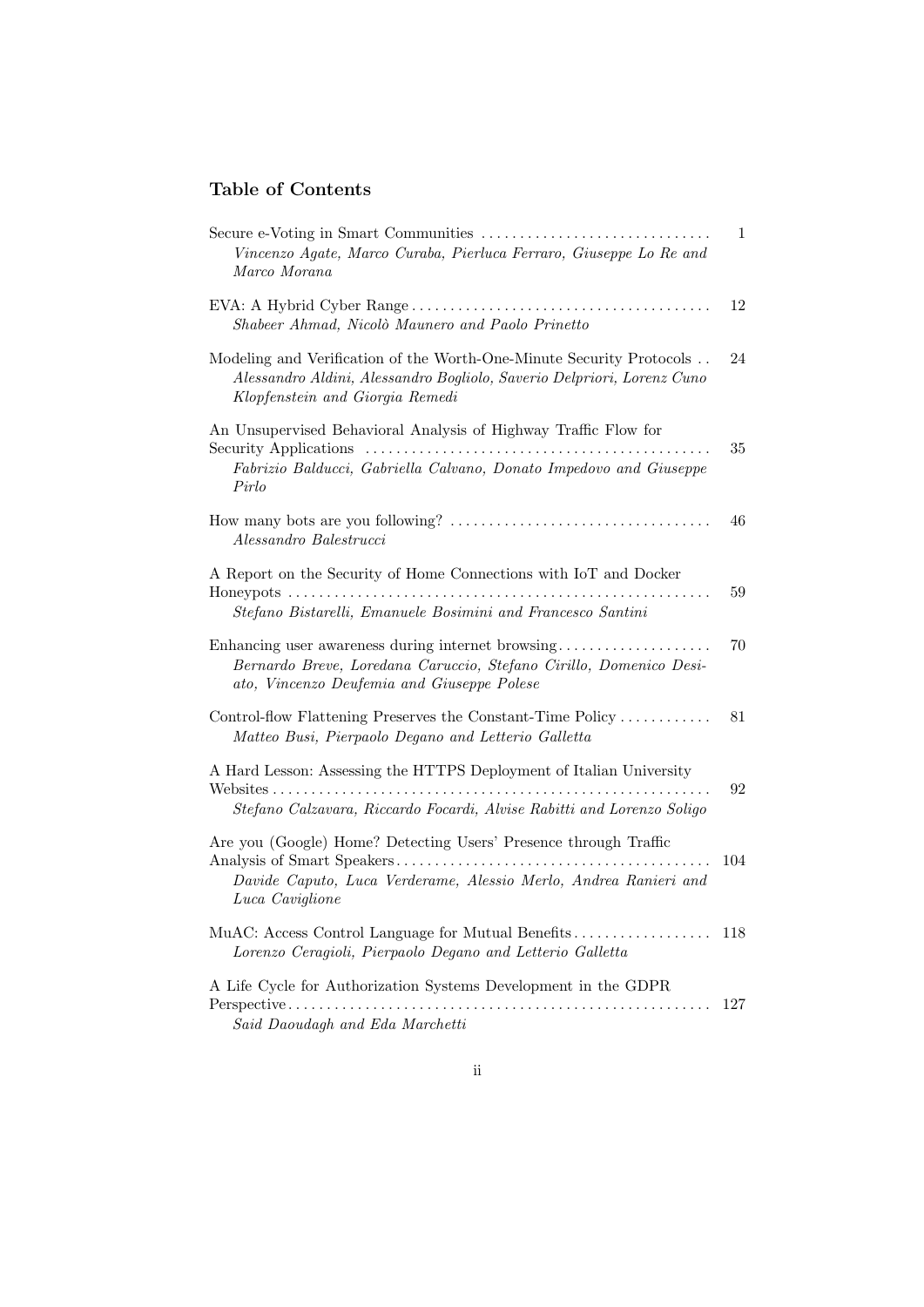| A Hardware Implementation for Code-based Post-quantum Asymmetric<br>$Cryptography \ldots \ldots \ldots \ldots$<br>Kristjane Koleci, Marco Baldi, Maurizio Martina and Guido Masera                    | 139 |
|-------------------------------------------------------------------------------------------------------------------------------------------------------------------------------------------------------|-----|
| MTA-KDD'19: A Dataset for Malware Traffic Detection<br>Ivan Letteri, Giuseppe Della Penna, Luca Di Vita and Maria Teresa<br>Grifa                                                                     | 151 |
| The mind is like a parachute, it only functions when open. National<br>Security: the importance of the human being that works behind the<br>.<br>Sabrina Magris, Claudio Masci and Luciano Piacentini | 164 |
| Hardware Security, Vulnerabilities, and Attacks: A Comprehensive<br>Paolo Prinetto and Gianluca Roascio                                                                                               | 175 |
| Systematic IoT Penetration Testing: Alexa Case Study<br>Massimiliano Rak, Giovanni Salzillo and Claudia Romeo                                                                                         | 188 |
| A novel cyber-security framework leveraging programmable capabilities<br>Matteo Repetto, Alessandro Carrega and Armend Duzha                                                                          | 199 |
| A Deep Learning Approach for Detecting Security Attacks on Blockchain<br>Francesco Scicchitano, Angelica Liguori, Massimo Guarascio, Ettore<br>Ritacco and Giuseppe Manco                             | 210 |
| Evaluating ambiguity of privacy indicators in a secure email app $\dots\dots$<br>Borce Stojkovski and Gabriele Lenzini                                                                                | 221 |
| A game-based learning experience for improving cybersecurity awareness.<br>Silvestro Veneruso, Lauren S. Ferro, Andrea Marrella, Massimo Me-<br>cella and Tiziana Catarci                             | 233 |
| Repadiography: towards a visual support for triaging repackaged apps<br>Corrado Aaron Visaggio, Sonia Laudanna, Andrea Di Sorbo, Gerardo<br>Canfora, Sara Caruso and Marianna Fucci                   | 241 |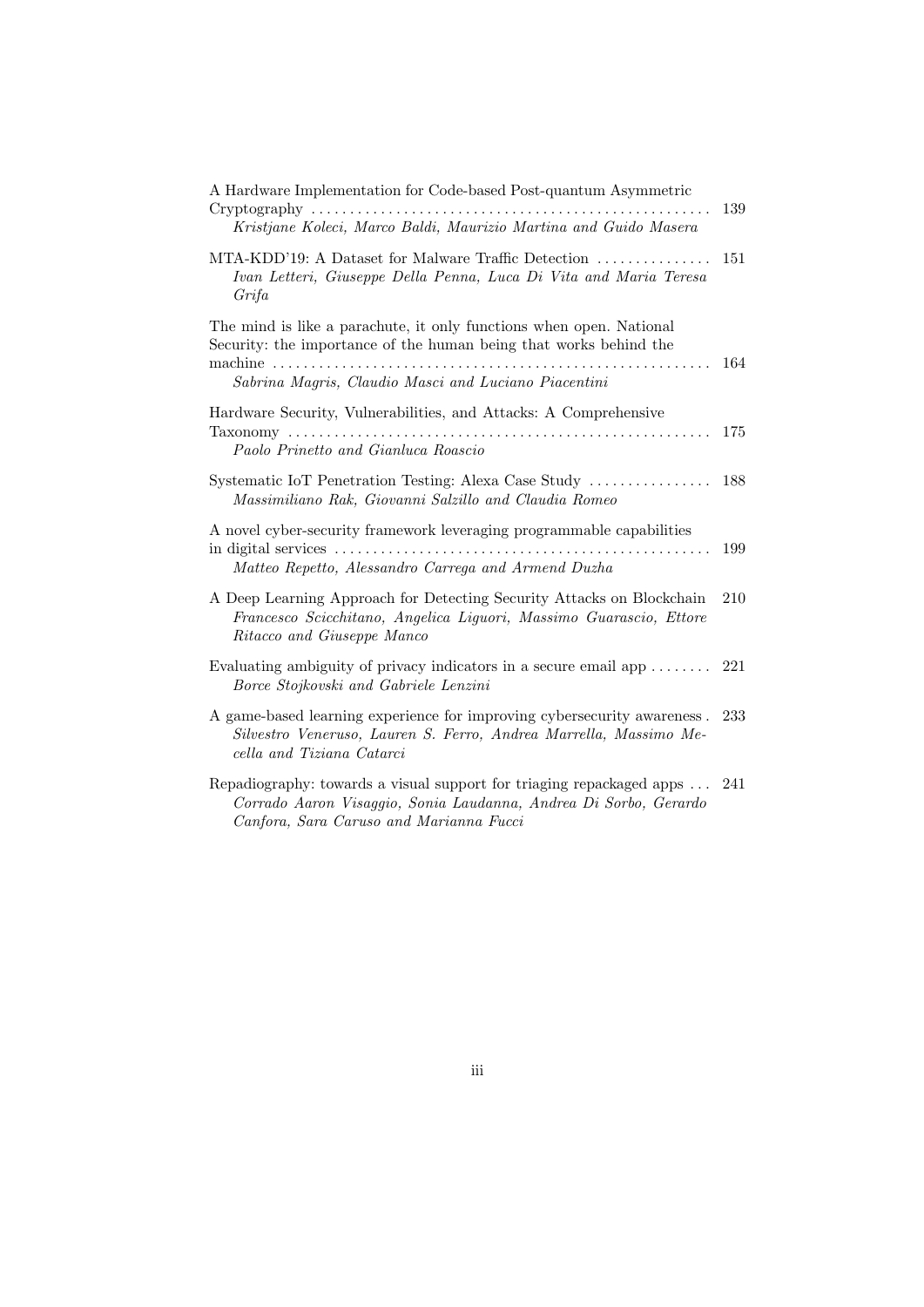## Program Committee

| Giovanni Agosta           | Politecnico di Milano                             |
|---------------------------|---------------------------------------------------|
| Maurizio Aiello           | CNR IEIIT                                         |
| Alessandro Aldini         | University of Urbino "Carlo Bo"                   |
| Marco Angelini            | Sapienza University of Rome                       |
| Alessandro Armando        | University of Genova & Fondazione Bruno Kessler   |
| Marco Baldi               | Università Politecnica delle Marche               |
| Massimo Bartoletti        | Dipartimento di Matematica e Informatica, Univer- |
|                           | sità degli Studi di Cagliari                      |
| Giampaolo Bella           | Università di Catania                             |
| Davide Berardi            | University of Bologna                             |
| Francesco Bergadano       | Università degli studi di Torino                  |
| Stefano Bistarelli        | Università di Perugia                             |
| Nicola Blefari Melazzi    | University of Rome, Tor Vergata                   |
| Andrea Bondavalli         | University of Florence                            |
| Daniele Bringhenti        | Politecnico di Torino                             |
| Francesco Buccafurri      | Università Mediterranea di Reggio Calabria        |
| Matteo Busi               | Dipartimento di Informatica - Università di Pisa  |
| Giulio Busulini           | Independent Senior Advisor                        |
| Michele Carminati         | Politecnico di Milano                             |
| Dajana Cassioli           | University of L'Aquila - DISIM                    |
| Luca Caviglione           | National Research Council of Italy (CNR)          |
| Mariano Ceccato           | University of Verona                              |
| Michele Colajanni         | University of Modena                              |
| Riccardo Colelli          | Università Roma Tre                               |
| Maria Francesca Costabile | Dipartimento di Informatica - University of Bari  |
| Domenico Cotroneo         | University of Naples Federico II                  |
| Mila Dalla Preda          | University of Verona                              |
| Said Daoudagh             | University of Pisa and ISTI-CNR                   |
| Franco Davoli             | DIST-University of Genoa                          |
| Rocco De Nicola           | IMT - School for Advanced Studies Lucca           |
| Pierpaolo Degano          | Dipartimento di Informatica - Università di Pisa  |
| Felicita Di Giandomenico  | ISTI-CNR                                          |
| Gianluca Dini             | University of Pisa                                |
| Luca Durante              | CNR-IEIIT                                         |
| Elena Ferrari             | University of Insubria                            |
| Riccardo Focardi          | Università Ca' Foscari, Venezia                   |
| Emanuele Frontoni         | Università Politecnica delle Marche               |
| Giorgio Giacinto          | University of Cagliari                            |
| Franco Guida              | Fondazione Ugo Bordoni (FUB)                      |
| Andrea Gussoni            | Politecnico di Milano                             |
| Donato Iacobucci          | Università Politecnica delle Marche               |
| Antonio Lioy              | Politecnico di Torino                             |
| Giuseppe Lo Re            | University of Palermo                             |
|                           |                                                   |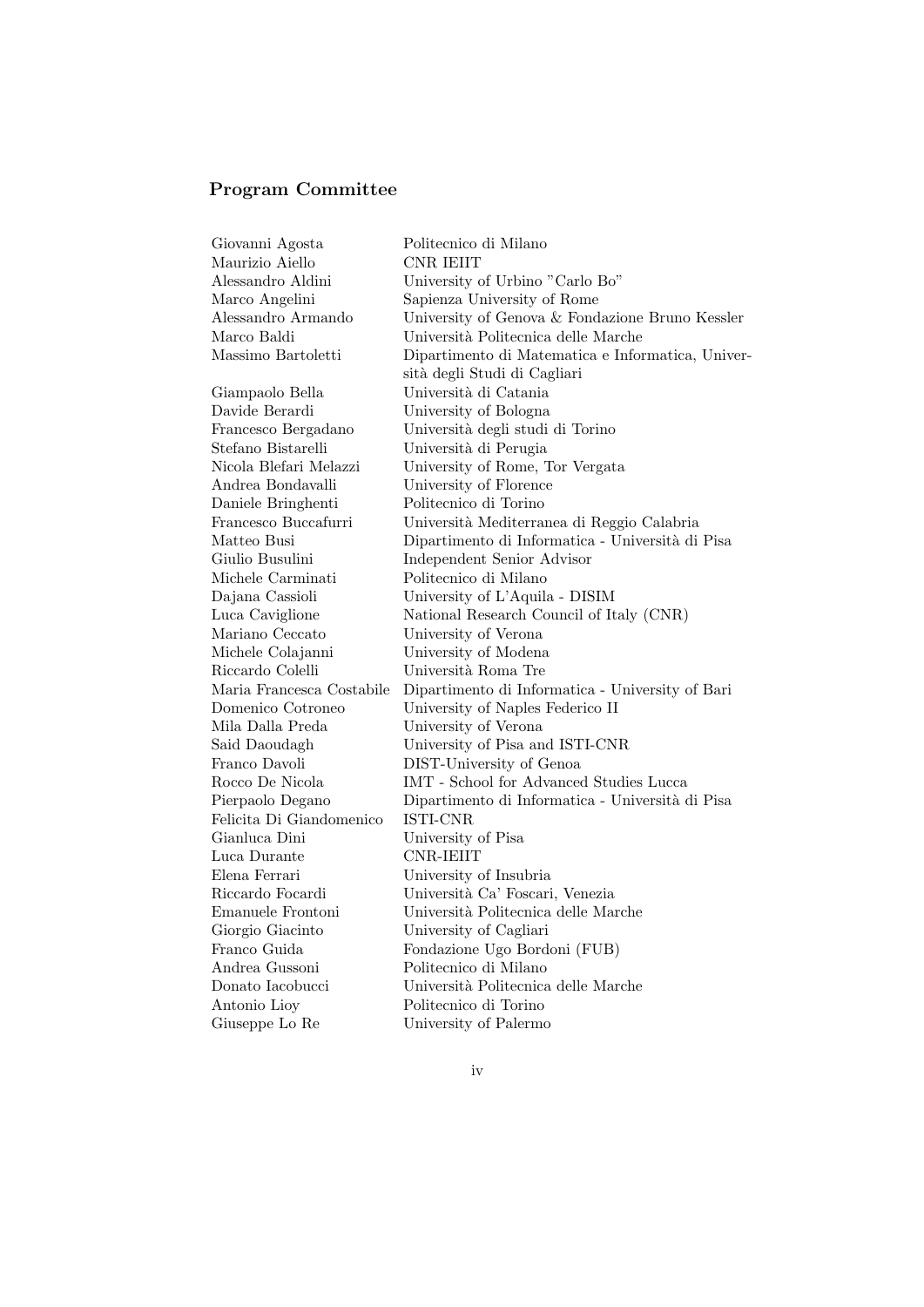Michele Loreti University of Camerino Giuseppe Manco ICAR-CNR Niccolò Marastoni University of Verona Fabio Martinelli IIT-CNR Luigi Martino Scuola Superiore Sant'Anna Fabio Massacci University of Trento Isabella Mastroeni Universit`a di Verona - Dipartimento di Informatica Marino Miculan DMIF, University of Udine Paolo Mori **IIT-CNR** Antonino Nocera University of Pavia Francesco Palmieri University of Salerno, Italy Stefano Panzieri Engineering Department - Roma TRE University Francesco Parisi-Presicce Sapienza University of Rome Andrea Polini University of Camerino Paolo Prinetto Politecnico di Torino Rosario Pugliese Dipartimento di Statistica, Informatica, Applicazioni - Universit`a degli Studi di Firenze Silvio Ranise FBK-Irst Luigi Romano University of Naples "Parthenope" Domenico Saccà University of Calabria Martina Saletta Dipartimento di Informatica, Sistemistica e Comunicazione (DISCo) - Universit`a degli Studi di Milano - Bicocca Roberto Setola Università Campus Biomedico Chinmay Siwach IMT School for Advanced Studies Lucca Luca Spalazzi Università Politecnica delle Marche Francesco Spegni Università Politecnica delle Marche Maurizio Talamo Fondazione Inuit, University of Rome Tor Vergata Francesco Tiezzi University of Camerino Ivan Vaccari CNR Corrado Aaron Visaggio University of Sannio Roberto Zunino University of Trento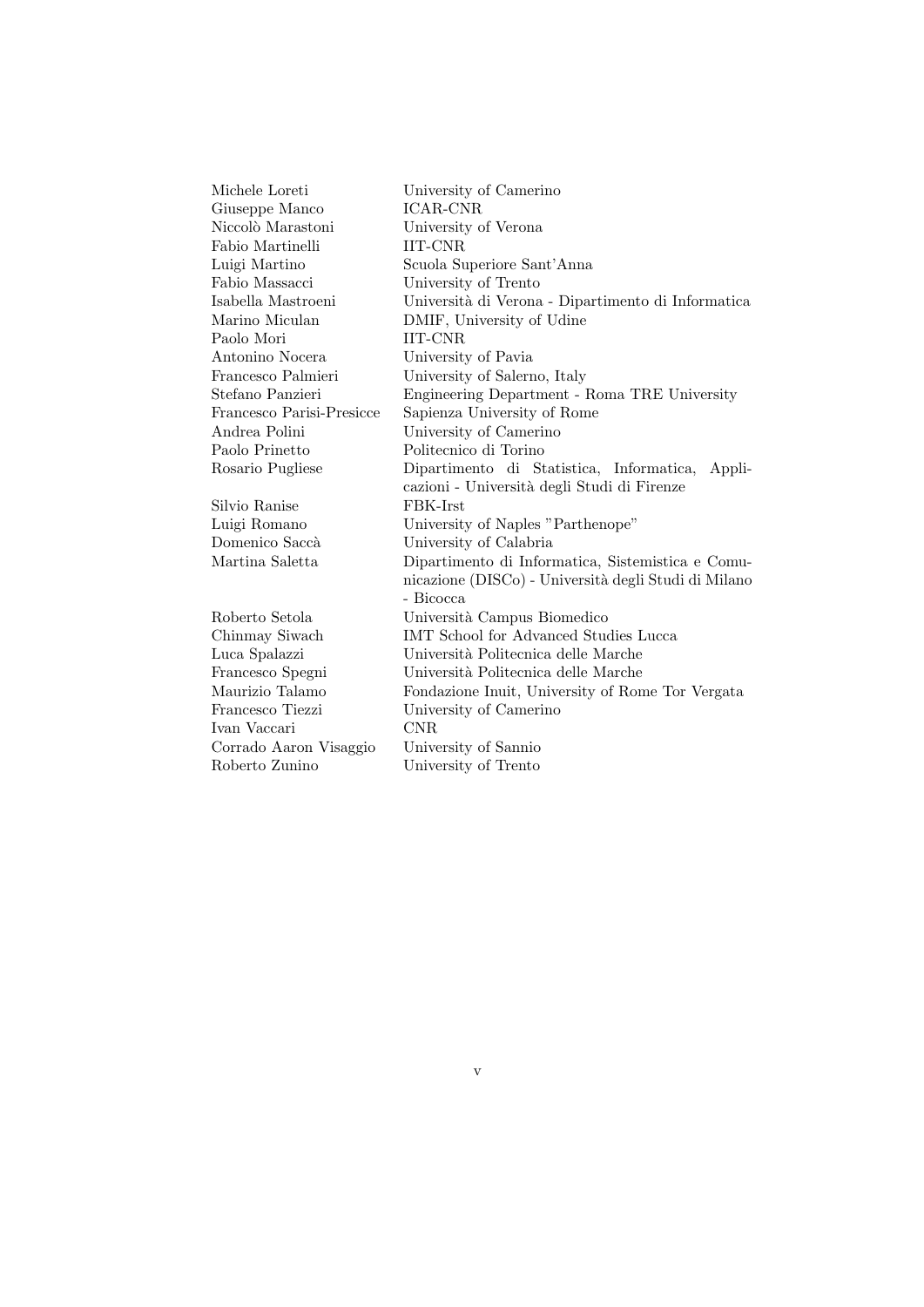### Additional Reviewers

A Agate, Vincenzo Ardito, Carmelo Arena, Antonio B Bagini, Vittorio Basile, Davide Bella, Giampaolo Bernardinetti, Giorgio Bianchi, Giuseppe Biondi, Pietro Bisegna, Andrea Bodei, Chiara Bracciale, Lorenzo Busi, Matteo  $\overline{C}$ Cambiaso, Enrico Ceragioli, Lorenzo Cheminod, Manuel Concone, Federico Coppolino, Luigi Costa, Gabriele D D'Antonio, Salvatore Dashti, Salimeh De Benedictis, Alessandra De Paola, Alessandra Desolda, Giuseppe E Esposito, Sergio F Faloci, Francesco Ferraro, Pierluca Formicola, Valerio Furfaro, Angelo G Galletta, Letterio Gigante, Nicola Giorgi, Giacomo Guarascio, Massimo Gunetti, Daniele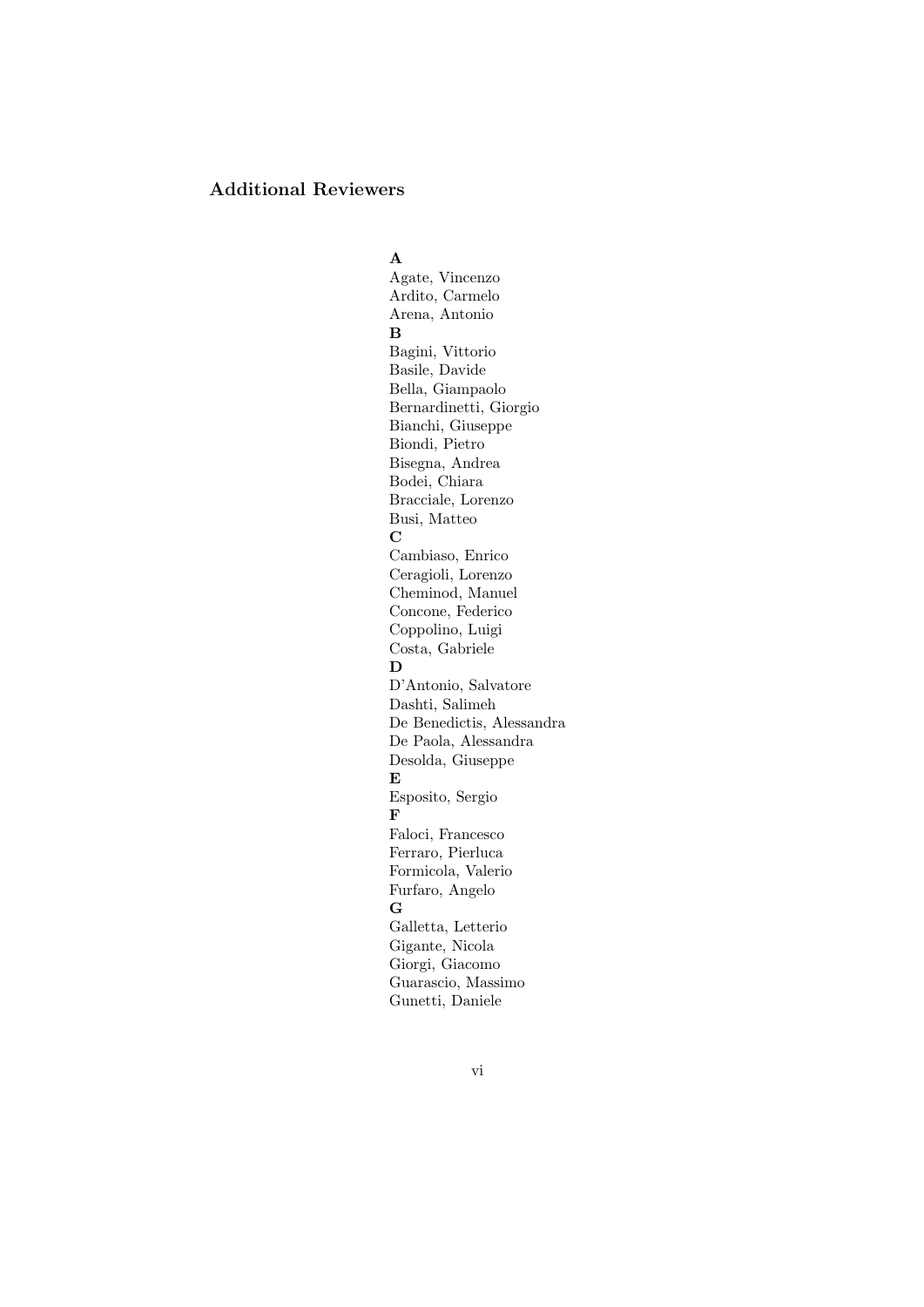### I

Iadarola, Giacomo Ianni, Michele  $\mathbf L$ Lax, Gianluca Lupia, Francesco M Majorani, Carlo Manfredi, Salvatore Martinel, Niki Mazzeo, Giovanni Menicocci, Renato Mercaldo, Francesco Mercanti, Ivan Merlo, Alessio Micale, Davide Morana, Marco Morelli, Umberto Murgia, Maurizio Musarella, Lorenzo N Nardone, Roberto Nicolazzo, Serena O Orazi, Massimiliano P Palmieri, Maurizio Petrocchi, Marinella Piciarelli, Claudio Pisani, Francesco S. R Repetto, Matteo Rinaldo, Giancarlo Ritacco, Ettore Rullo, Antonino Russo, Enrico S Sanchez, Odnan Ref Santini, Francesco Saracco, Fabio Scagnetto, Ivan Scicchitano, Francesco Seno, Lucia Sereno, Matteo